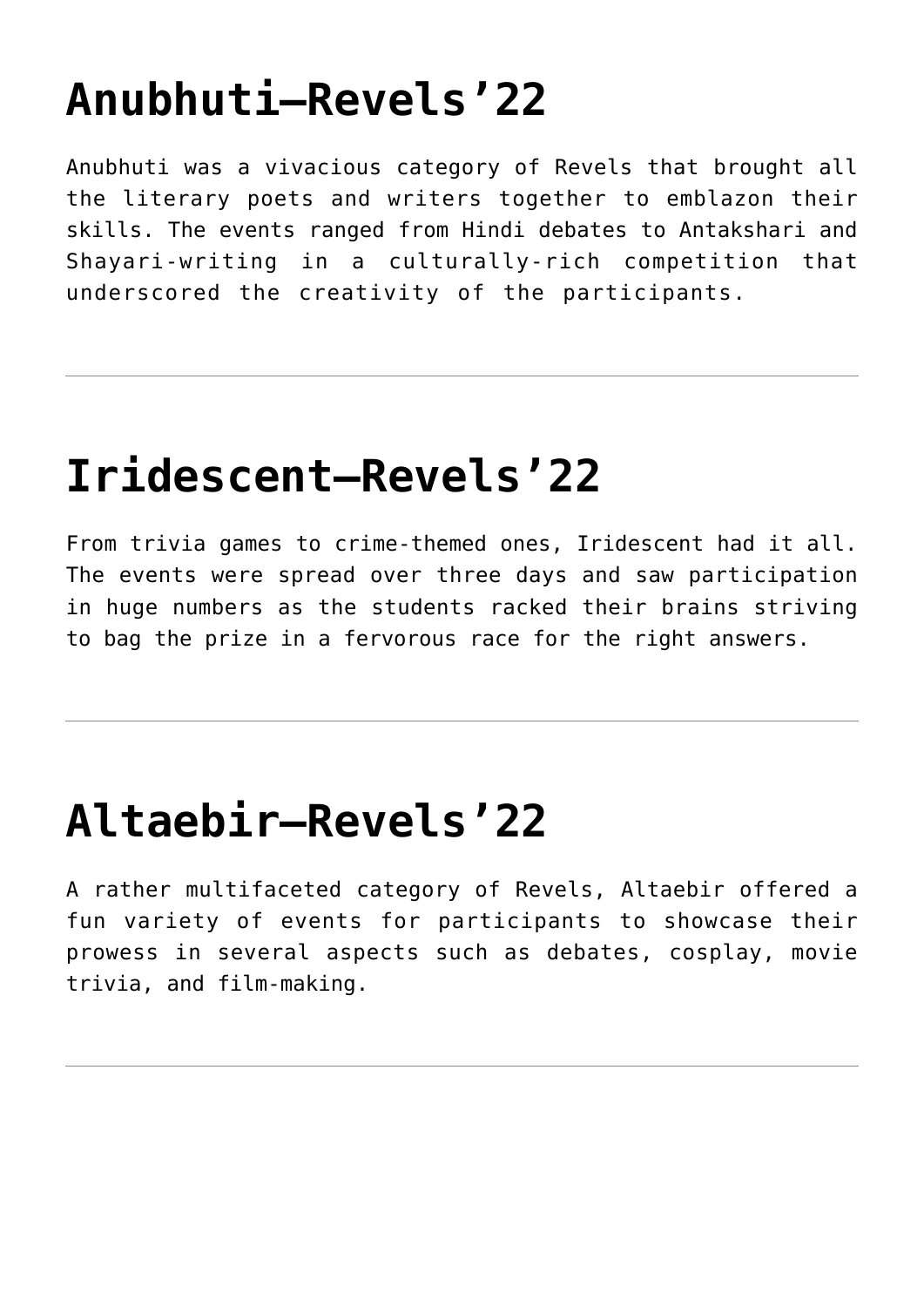# **[Haute Couture—Revels'22](https://themitpost.com/haute-couture-revels22/)**

Haute Couture brought in two sensational events—the Fashion Show and Mr and Ms Revels that were a great test of poise. The participants paraded their charisma and flair to the judges and the audience, taking their breath away.

# **[Footloose—Revels'22](https://themitpost.com/footloose-revels22/)**

From contemporary to classical and impromptu to well-rehearsed choreographies, Footloose brought to Revels'22 performances to awe the audience. Each event navigated hiccups bravely and ensured the category was a roaring success.

### **[Informals—Revels'22](https://themitpost.com/informals-revels22/)**

Ranging from food-eating contests to looking for clues around campus, Informals brought a variety of events to the plate. This category had its participants on the edge of their seats with enticing challenges.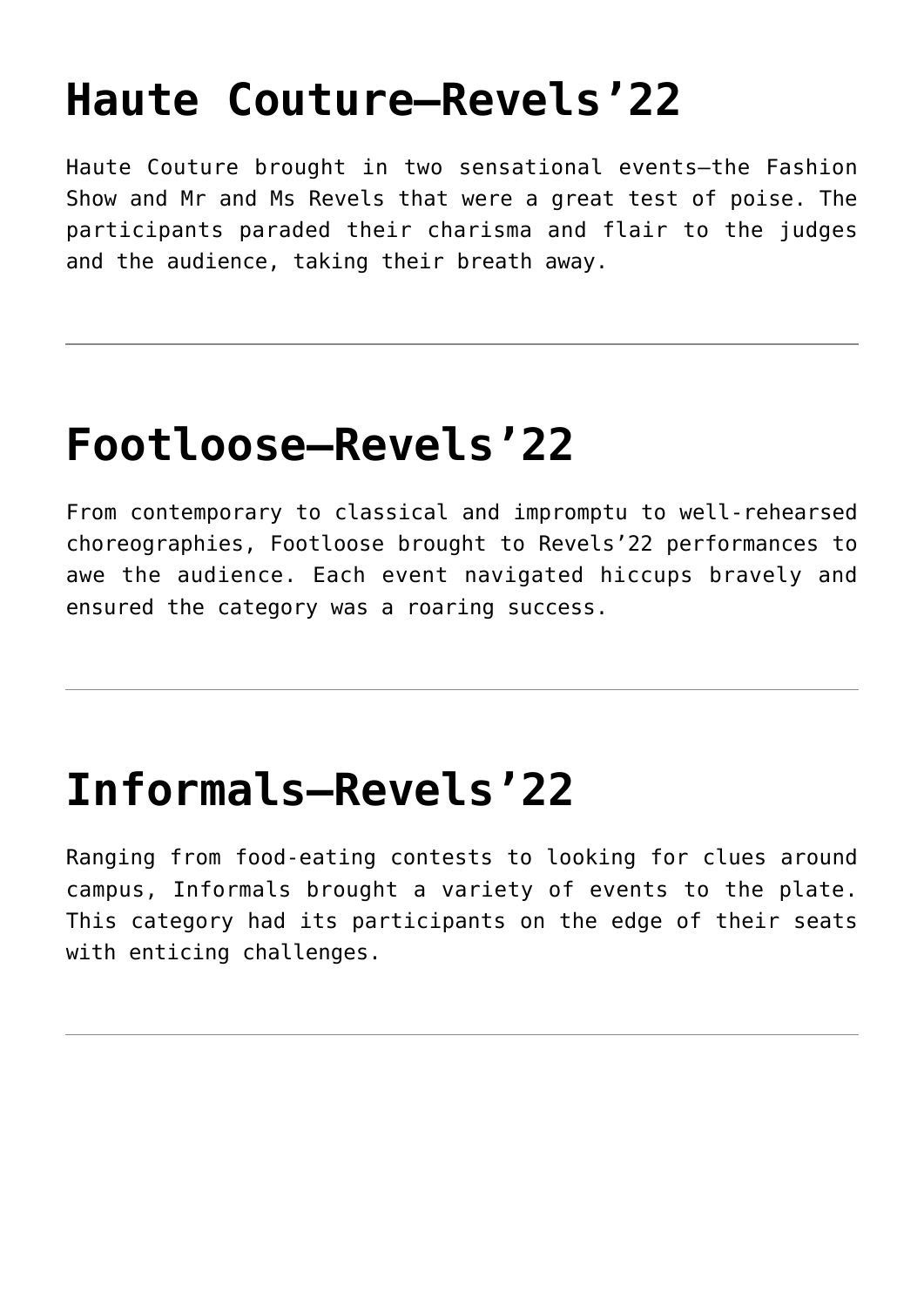# **[Kalakriti—Revels'22](https://themitpost.com/kalakriti-revels22/)**

Art is a well-known mode of communicating thoughts. It showcases our happiest moments, deepest secrets, darkest days and is more of a sneak peek into the artist's life. This year, during Revels, Kalakriti celebrated a very important subcategory, visual arts, by holding several invigorating and unique events to showcase the skills and prowess of all artists out there.

#### **[Gaming—Revels'22](https://themitpost.com/gaming-revels22/)**

Ranging from the inept to the dexterous, hundreds of gaming enthusiasts took part in the Revels Gaming event to showcase their skills. There were competitions for all the popular mobile and PC games, from Valorant and FIFA to Call of Duty and Rainbow Six Siege.

#### **[Sports Events—Revels'22](https://themitpost.com/sports-events-revels22/)**

"All the world is a ground and all the people are merely players." The Sports events in Revels'22 saw the participants from various colleges across India give their all in a thrilling showcase of their formidable talent in sports, ranging from track and field to team events like football and many more.